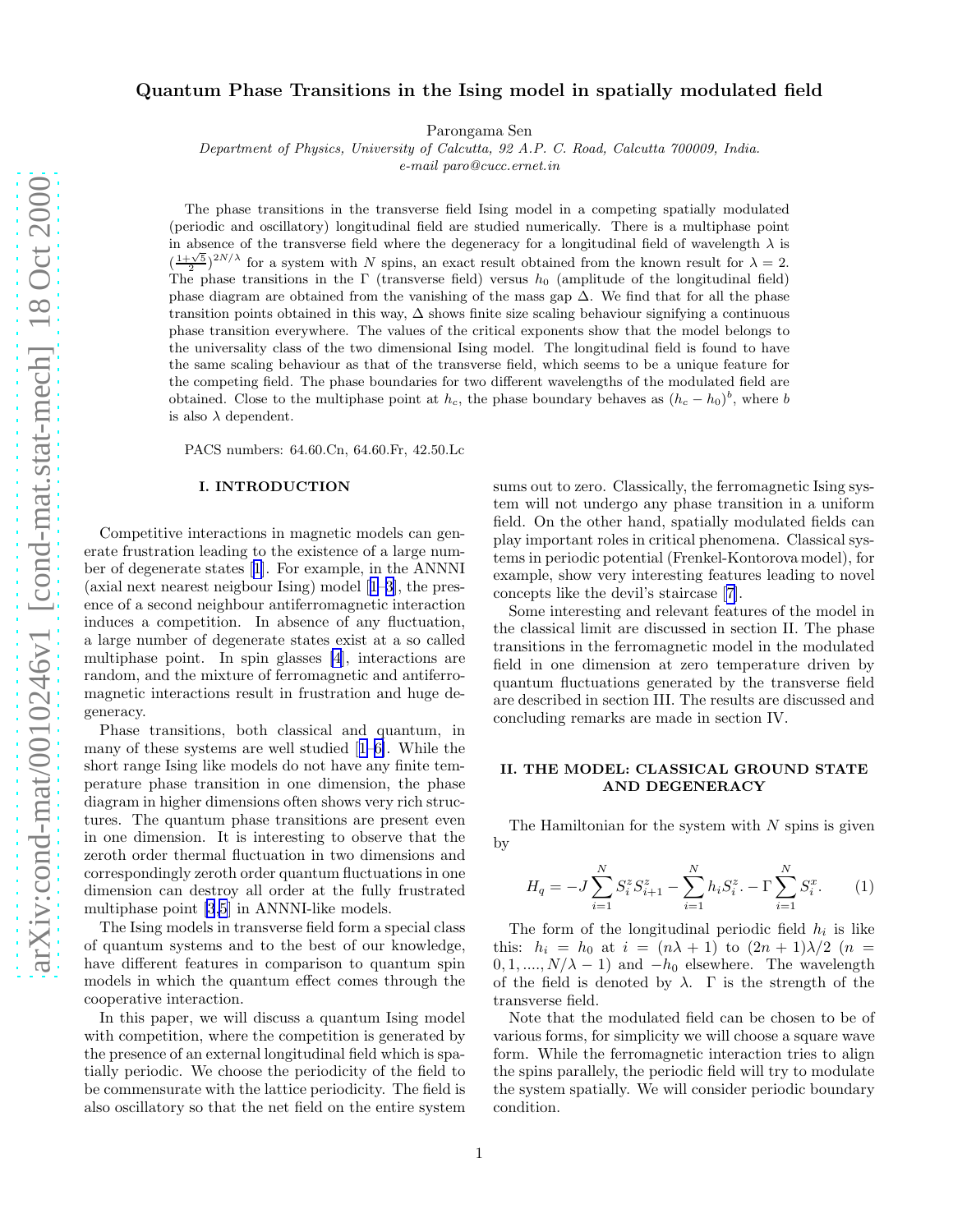We will first discuss some known results in the context of our model in the classical limit (i.e.,  $\Gamma = 0$ ). The classical Hamiltonian is

$$
H_{cl} = -J\sum_{i=1}^{N} S_i^z S_{i+1}^z - \sum_{i=1}^{N} h_i S_i^z.
$$
 (2)

Let us first take the case  $\lambda = 2$ : the field is positive on odd sites and negative on even. Now one can simply use a transformation  $S_{2i}^z \to -S_{2i}^z$ . This effectively makes the Hamiltonian

$$
H_{cl} = J \sum_{i=1}^{N} S_i^z S_{i+1}^z - h_0 \sum_{i=1}^{N} S_i^z,
$$
 (3)

i.e, an antiferromagnetic system in a uniform field[[8,9](#page-3-0)] which is solved exactly by transfer matrix method.

Again, if we consider the ANNNI chain, the Hamiltonian is:

$$
H_{ANNNI} = -J_1 \sum_{i=1}^{N} S_i^z S_{i+1}^z + J_2 \sum_{i=1}^{N} S_i^z S_{i+2}^z.
$$
 (4)

The above can be cast to the form of (3) by the transformation  $S_i^z S_{i+1}^z \to S_i^z$  [[1\]](#page-3-0) with  $J_1$  playing the role of  $h_0$ and  $J_2$  the role of  $J$ . Note that  $J_2$  is positive, describing antiferromagnetic interaction by definition. The sign of  $J_1$  is unimportant.

The two models described by equations (3) and (4) are well studied[[8,1,3](#page-3-0)] and they have similar classical ground states: upto  $J/h_0 = 0.5$  (or  $J_2/J_1 = 0.5$ ), the system is antiferromagnetic (ferromagnetic for ANNNI when  $J_1 > 0$ , and paramagnetic (modulated for ANNNI) beyond this value. An infinite number of degenerate states exist at this point. The degeneracy can be calculated ex-actly[[1,8](#page-3-0)] and is equal to  $\tau^N$  where  $\tau = (1 + \sqrt{5})/2$ . In the language of the original classical model defined in (2) with  $\lambda = 2$ , one has ferromagnetic phase upto  $h_0/J = 2$ and paramagnetic phase for  $h_0/J > 2$ .

Even when  $\lambda \neq 2$ , one can rescale the system by a factor of  $\lambda/2$  so that the Hamiltonian is effectively written as in (3). It can easily be checked that the multiphase point is now at  $h_c/J = 4/\lambda$  and the degeneracy given by  $\tau^{2N/\lambda}$ .

It is extremely important to note here that although the antiferromagnetic and ferromagnetic systems have identical critical behaviour, the presence of a field makes things drastically different. Therefore the modulated field in the ferromagnetic system is effectively a uniform field in the mapped antiferromagnetic system. We will specifically take the interaction to be ferromagnetic in order to avoid any ambiguity or confusion.

## III. QUANTUM PHASE TRANSITION AND PHASE DIAGRAM AT T=0

There are two limits in which the results are exactly known for the quantum Hamiltonian (1) at zero temperature. The classical limit  $\Gamma = 0$  is already discussed. In the limit  $h_0 = 0$ , the problem is also exactly solved [[10\]](#page-3-0): there is a phase transition at a finite value of the transverse field:  $\Gamma_c(0)/J = 1$ . This is a quantum critical point and the phase transition is continuous in nature. In a spatially periodic and oscillatory longitudinal field which is competing in nature, the phase transition should occur even at lower values of the transverse field,  $\Gamma_c(h_0)$ .

Vanishing of the mass gap  $\Delta (= E_1 - E_0)$  where  $E_1$  and  $E_0$  are the energies of the first excited and the ground state respectively) in the thermodynamic limit is a signature of a continuous phase transition. We obtain the mass gaps for finite chains of length  $L$  ( $N = L<sup>d</sup> = L$ , where d the dimensionality is one here).

We employ Lanczos' method to diagonalise the Hamiltonian matrix which is calculated in the basis in which  $S<sup>z</sup>$  is diagonal. The field being spatially modulated and also commensurate with the lattice periodicity, the system sizes are restricted to specific values for a given wavelength. On the other hand, one requires data for different system sizes for a finite size scaling procedure. Since it is difficult to work with large sizes in a diagonalisation scheme anyway, we have obtained the phase diagrams for  $\lambda = 2$  and 4 only. The maximum size taken for both cases is  $L = 16$ . The result for a very large value of  $\lambda$  can be easily guessed.

We indeed find that  $\Delta$  vanishes with  $1/L$  not only for small values of  $h_0$  but right upto the critical field  $h_c = 4J/\lambda$ . The critical points  $\Gamma_c(h_0)$  can be obtained by extrapolation, and a more accurate estimation is done using finite size scaling of the mass gap, which shows scaling behaviour. We defer a detailed discussion on the scaling of mass gaps and nature of transitions and first summarise the results for the phase diagram.

In Fig. 1, the phase diagrams for  $\lambda = 2$  and 4 are shown. We have calculated the ferromagnetic order:  $\langle m \rangle = \frac{1}{L} \sum \langle S^z \rangle$  as well as the "staggered magnetisation" defined as  $\frac{1}{L} \sum \langle S_i^z h_i \rangle / h_0$ . The phase boundary we obtain separates a ferromagnetic phase with nonzero  $\langle m \rangle$  and a paramagnetic phase with  $\langle m \rangle = 0$ . However, since the longitudinal field is always present, the staggered magnetisation is nonzero all over the paramagnetic phase.

It is also observed that as soon as  $h_c/J = 4/\lambda$  is reached, the system behaves as if only a field is present and therefore no phase transition is observed here for any non-zero Γ: the mass gap remains finite in the thermodynamic limit almost without any system size dependence. As in some other models with competing interactions, in this model also, the zeroth order quantum fluctuation destroys the order at  $h_c$  and lifts the degeneracy.

The entire phase boundary could not be fit to any simple form; we could obtain the behaviour close to the multiphase point quite accurately for both  $\lambda = 2$  and  $\lambda = 4$ . Here the phase boundary appears to be of the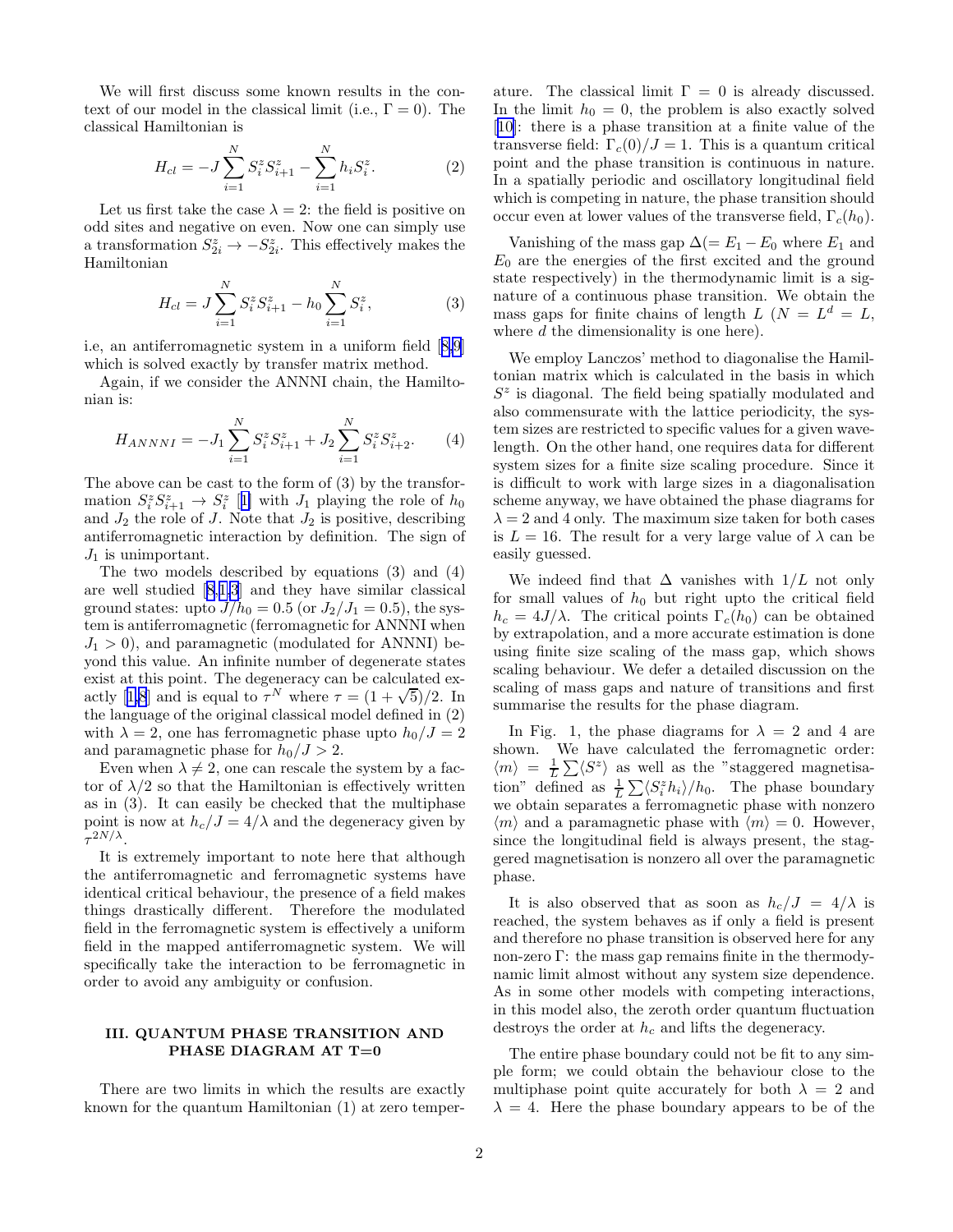form  $(4/\lambda - h_0/J)^b$  where  $b = 0.77 \pm 0.02$  for  $\lambda = 2$  and  $b = 0.49 \pm 0.01$  for  $\lambda = 4$ .

For  $\lambda \to \infty$ , the critical field  $h_c \to 0$ , the ferromagnetic phase exists only for  $h_0 = 0$ , and the phase boundary will coincide with the  $h_0 = 0$  axis. The exponent b decreases with  $\lambda$ , ultimately vanishing for  $\lambda \to \infty$ .

We end this section with a discussion on the scaling behaviour of mass gaps and the nature of phase transitions. In zero longitudinal field, the finite size scaling for the mass gap gives:

$$
\Delta \sim L^{-z} f((\Gamma - \Gamma_c) L^{1/\nu}) \tag{5}
$$

where z is the dynamic exponent and  $\nu$  is the correlation length exponent.  $z = 1$  and  $\nu = 1$  for the one dimensional transverse field Ising model. The latter can be mapped to a two dimensional classical Ising model. f is a universal scaling function.

We find the above finite size scaling form to be valid for non-zero values of  $h_0$  in the sense that when  $L\Delta$  is plotted against  $(\Gamma - \Gamma_c(h_0))L^{1/\nu}$  the data for different system sizes again collapse for any value of  $h_0$  (see Fig 2). The data collapses are obtained with  $z = 1$  and  $\nu = 1$  for all  $h_0$ , indicating that the model belongs to the universality class of the two dimensional classical Ising model even for non-zero longitudinal modulated fields. As  $h_0$  is increased, the collapse gets limited to a smaller region. The scaling function depends on the value of  $h_0$ .

The phase transition points depend on the values of both  $\Gamma$  and  $h_0$ . The plots in Fig. 2 are done by keeping  $h_0$  fixed and varying Γ around the critical value. One can study the scaling the other way also: keep Γ fixed and vary  $h_0$ . We find that there is a collapse of data for different sizes again, as shown in Fig. 3. The striking feature is that the scaling argument is  $(h_0 - h_c(\Gamma))L^{1/\nu}$ with  $\nu = 1$ . This shows that the competing longitudinal field scales in the same way as does the transverse field. The results for  $\lambda = 4$  show the same scaling behaviour as in Figs 2 and 3. We discuss this feature again in section IV.

One may conclude from the above observations that the phase transitions are continuous everywhere (except at  $\Gamma = 0$ ) as the mass gaps vanish continuously and show scaling behaviour as in conventional critical phenomenon.

#### IV. DISCUSSIONS AND CONCLUSIONS

The Ising model in the presence of a transverse field and a longitudinal field cannot be solved exactly. Recently, most of the studies on transverse Ising models have involved randomness in the transverse field, interactions or longitudinal field. We have considered a very simple model in which there are both quantum effects and frustration, where the frustration comes as a result of the modulated nature of the external field and no randomness is involved.

In absence of the transverse field, the system has a multiphase point. The degeneracy at the multiphase point in the absence of fluctuations is easily calculated for any  $\lambda$  from the known result corresponding to  $\lambda = 2$ .

We have obtained the phase diagram of the model in the  $\Gamma - h_0$  plane at zero temperature using numerical methods. Our results show that a continuous phase transition occurs everywhere except at the multiphase point where  $\Gamma_c = 0$  and a first order phase transition is known to exist. The transition at this point is of first order in the sense that the order parameter (magnetisation) discontinuously vanishes at this point. The values of the critical exponent  $z$  and  $\nu$  obtained in this model are identical to those of the transverse Ising model, showing that the periodic longitudinal field is irrelevant. Thus it belongs to the classical two-dimensional Ising universality class.

Our conclusions are based on the scaling behaviour of the mass gap. As in conventional critical phenomena, it shows finite size scaling behaviour close to the critical point. It is to be noted that according to scaling arguments in classical critical phenomena, there are only two relevant fields for magnetic systems, temperature  $(T)$  and magnetic field  $(h)$ , and the correlation length scales as:

$$
\xi = L \ g((L^{1/\nu}t, hL^{(\beta+\gamma)/\nu}). \tag{6}
$$

The deviation from the critical temperature is denoted by t,  $\beta$  and  $\gamma$  are the critical exponents associated with the order parameter and susceptibility respectively and  $g$  is a universal scaling function. Here the field  $h$  and the temperature have different scaling dimensions. There is, however, no criticality associated with the uniform ordering field h. In the present model, the two important quantities are the transverse field and the competing longitudinal field. The quantum fluctuations through  $\Gamma$  may be compared to the thermal fluctuations. The roles of Γ and T may be considered to be equivalent; however, the roles of the competing field and ordering field are completely different. That is why a scaling form as in (6) will not be valid here. On the other hand, from the study of the finite size scaling of the mass gaps (section III), it appears that the competing field and the transverse field have the same scaling behaviour. We claim this to be a unique feature of the non-ordering competing field.

Beyond the multiphase point, the field is dominating, and no continuous phase transition can exist here; the mass gap remains finite in the thermodynamic limit. This is in contrast to the competitive models like ANNNI model, where one obtains phase transitions beyond the fully frustrated point as well. This difference is of course due to the different roles played by interaction and field. The correspondence between the Ising model in competing field and the ANNNI model mentioned in section II is valid only in one dimension and in the classical limit.

From the present study, however, existence of other modulated phases, separated by first order lines, cannot be ruled out. Such a possibility is strongest close to the multiphase point. A closer inspection, eg., using perturbation methods could be done from which it may also be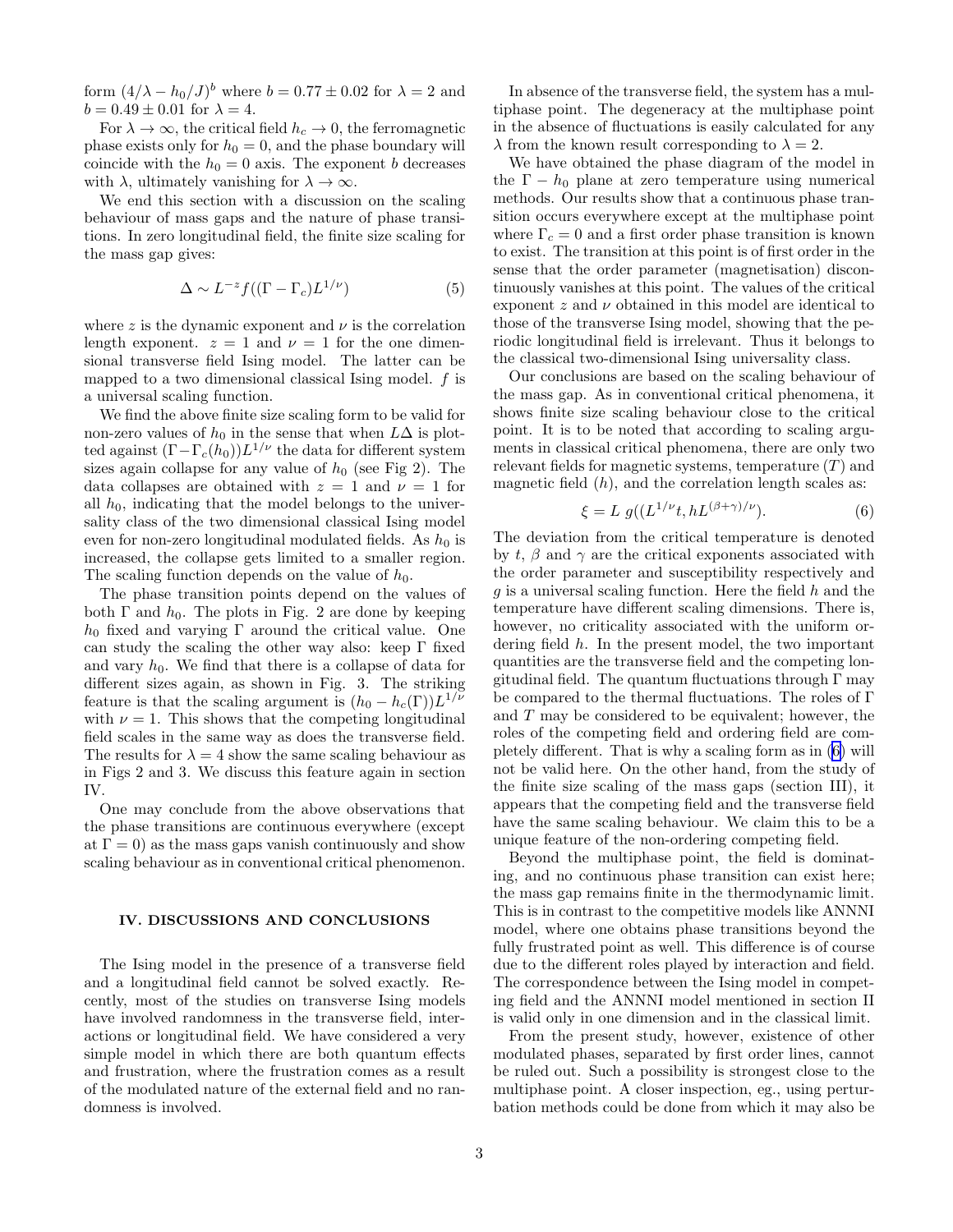<span id="page-3-0"></span>possible to verify the behaviour of the phase boundary and get an estimate of b defined in section III.

A few other points need to be mentioned. In the random field transverse model, a tricritical point was obtained [11]. The phase diagram of certain antiferromagnets like  $\text{FeCl}_2$  in a uniform field also show a tricritical point. In comparison, our model does not have any such point. Rather, the phase boundary to the left of the multiphase point is very similar to that of the ANNNI model in higher dimensions. In the latter also, the next neighbour interaction cannot change the universality class of the Ising model. The mapping to the antiferromagnetic model in the classical limit and subsequent description of the ground state assumes that we are considering hypercubic lattices only, where, in absence of any field at zero temperature, the antiferromagnet will order. This is not true in lattices in which the antiferromagnetic system is geometrically frustrated (e.g., in a triangular lattice); such systems in transverse (and longitudinal) field in two dimensions have been recently studied [12].

We have considered only a square wave form for the modulated field in this discrete model. The features should not be different for a different form, however, there will be quantitative changes. In a continuum model, it may be more convenient to choose a sinusoidal form. More complex spin patterns are obtained in (antiferromagnetic) systems with long range interactions in a field, e.g., the long range antiferromagnet in a uniform field [13] exhibits a complete devil's staircase. It is expected that there will also be very interesting features if the modulation in the field is incommensurate with the lattice periodicity.

The author is grateful to S. Dasgupta, A.Dutta and B. K. Chakrabarti for very useful and enlightening discussions and suggestions. She also thanks I. Bose for comments.

- [1] R. Liebemann, Statistical Mechanics of Periodic Frustrated Ising Systems, Lecture Notes in Physics, 251 Springer-Verlag (1986).
- [2] R. J. Elliot, Phys. Rev. 124, 346 (1961).
- [3] For a review on ANNNI and related models, see e.g., W. Selke, Phys. Rep. 170 213 (1988).
- [4] K. Binder and A. P. Young, Rev. Mod. Phys. 58 801 (1986).
- [5] B. K. Chakrabarti, A. Dutta and P. Sen, Quantum Ising Models and Phase Transitions in Transverse Ising Systems, Lecture Notes in Physics, M41, Springer-Verlag (1996).
- [6] S. Sachdev, Quantum Phase Transitions, Cambridge Univ. Press, Cambridge (1999). 1399 (1969).
- [7] S. Aubry in Solitons and Condensed Matter Physics, eds. A. R. Bishop and T. Schneider, Springer (1978); J. Physique 44 147 (1979).
- [8] C. Domb, Adv. Phys. **9** 149 (1960).
- [9] A. Aharony in Critical Phenomena, p. 210, Lecture Notes in Physics 186 Springer Verlag (1983).
- [10] P. Pfeuty, Ann. Phys **57** 79 (1970).
- [11] A. Dutta, B. K. Chakrabarti and R. B. Stinchcombe, J. Phys. A 29 5285 (1996).
- [12] R. Moessner, S. L. Sondhi and P. Chandra, Phys. Rev. Lett. 84 4457 (2000).
- [13] P. Bak and R. Bruinsma, Phys. Rev. Lett. 49 249 (1982).

FIG. 1. The phase boundaries between ferromagnetic and paramegnetic regions are shown for the transverse Ising model in a spatially modulated field for two wavelengths  $\lambda = 2$ and 4. Near  $h_c(\lambda)/J = 4/(\lambda)$ , the boundaries fit to the form  $(h_c(\lambda) - h_0)^b$ , shown by the continuous curves, where  $b = 0.77 \pm 0.02$  and  $0.49 \pm 0.01$  for  $\lambda = 2$  and  $\lambda = 4$  respectively.

FIG. 2. The scaling plot for the scaled mass gaps  $L^z\Delta$  with  $(\Gamma - \Gamma_c(h_0))L^{1/\nu}$  for  $\lambda = 2$ . The four sets correspond to the values of  $h_0 = 1.9, 1.8, 1.6$  and 1.0 from top to bottom, each showing the collapse of data points for  $L = 8, 10, 12$  and 16 with  $z = 1$  and  $\nu = 1$ .

FIG. 3. The scaling plot for the scaled mass gaps  $L^z\Delta$  with  $(h_0 - h_c(\Gamma))L^{1/\nu}$  for  $\lambda = 2$ . The four sets correspond to the values of  $\Gamma = 0.25, 0.45, 0.65$  and 0.95 from top to bottom, each showing the collapse of data points for  $L = 8, 10, 12$  and 16 with  $z = 1$  and  $\nu = 1$ .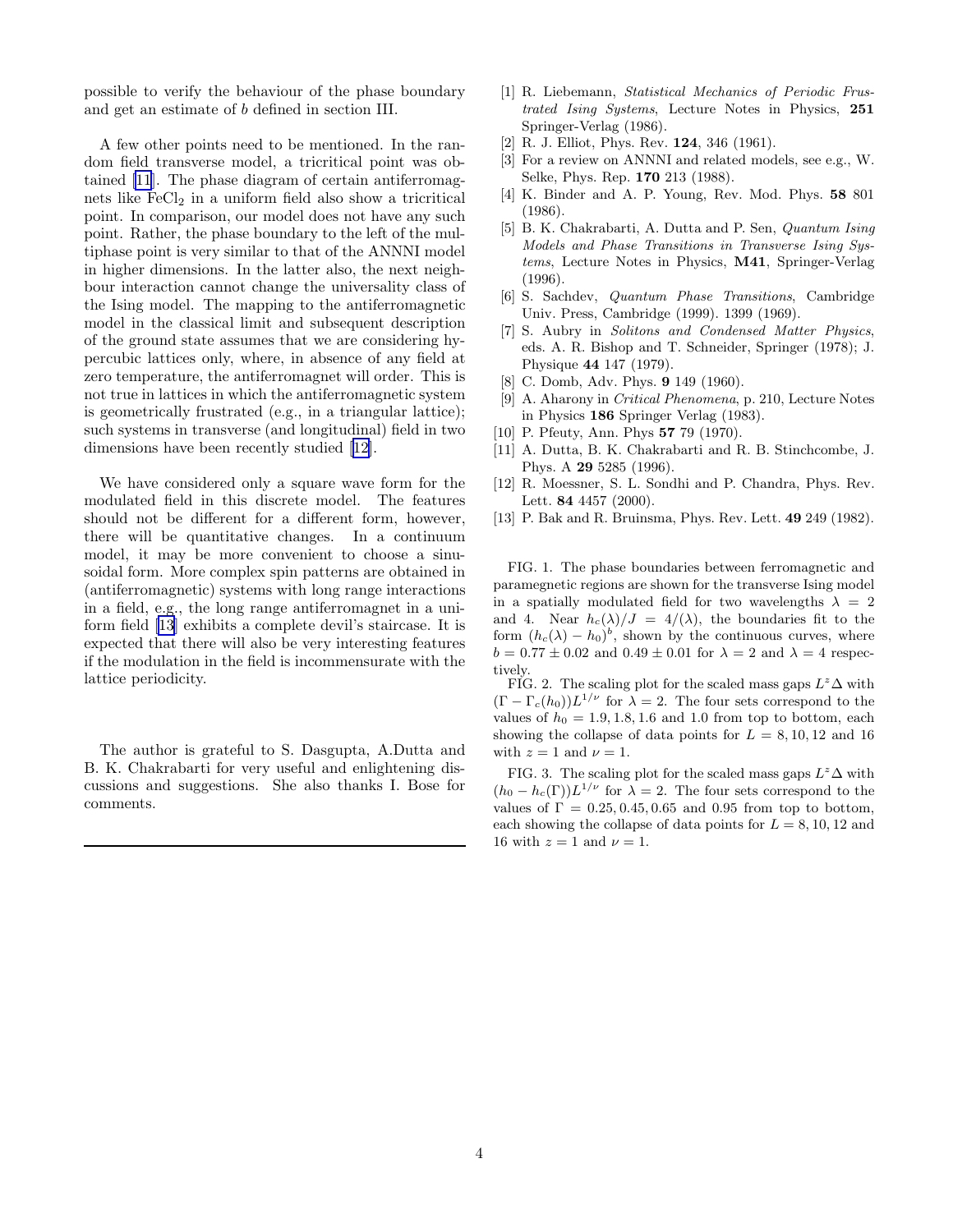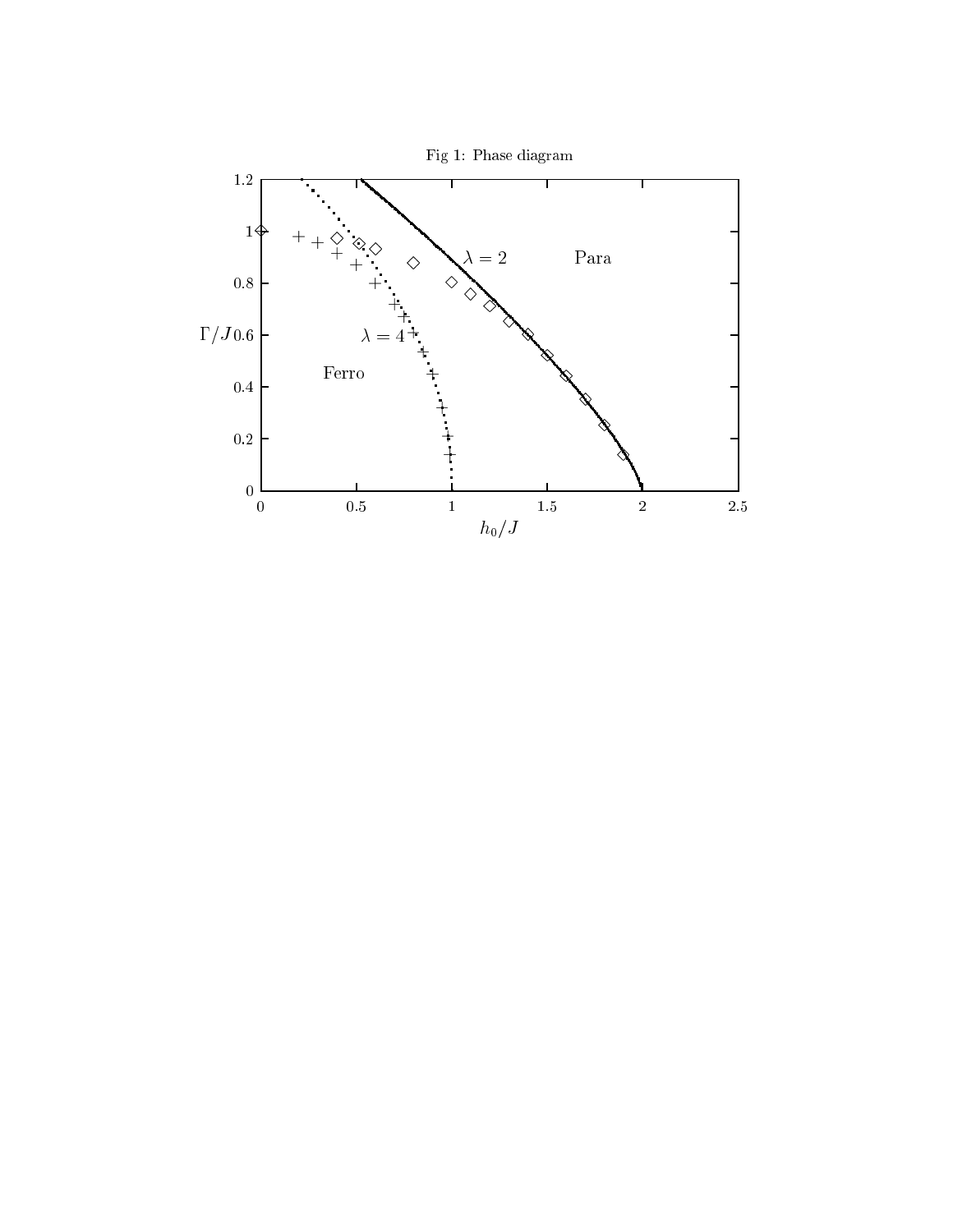